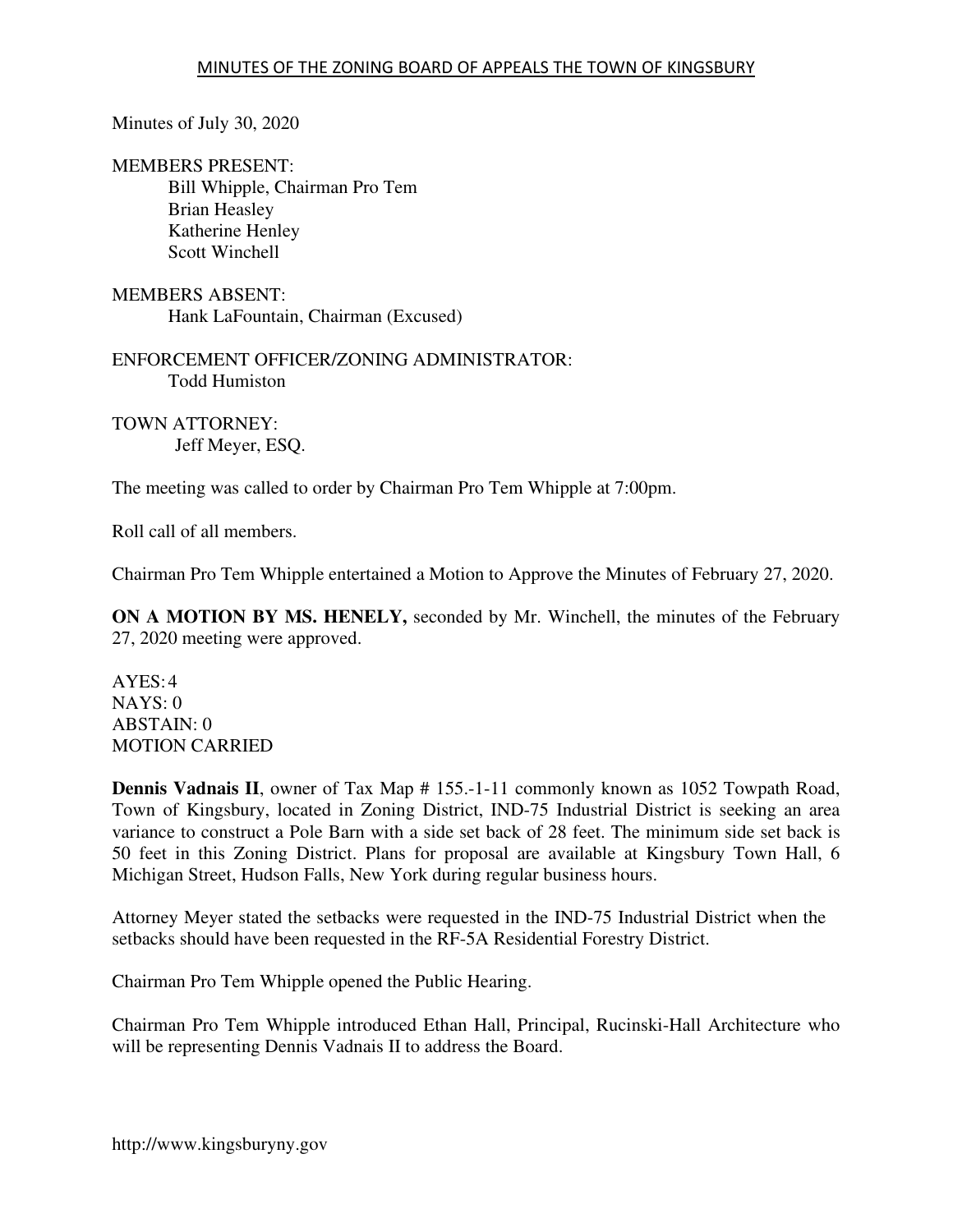## MINUTES OF THE ZONING BOARD OF APPEALS THE TOWN OF KINGSBURY

Zoning Board of Appeals July 30, 2020 Page 2 of 4

Mr. Hall stated they are here tonight seeking approval for two (2) variances to construct a Pole Barn at this location. They are asking for twenty-six (26) foot front yard setback and a twentytwo (22) foot side yard setback.

Mr. Hall had a Google aerial view showing Towpath Road with two (2) existing tanks and an existing container being used for cold storage located on the property. When the pole barn is built the container for cold storage will be removed. Mr. Vadnais is trying to position the Pole Barn to have the vehicles flow around the tank. The Pole Barn will have a dirt floor, with no electricity, plumbing, or offices. The pole barn is being for cold storage only.

Discussion ensued among the Board with questions addressed by the Applicant and the Applicants Representative.

There being no comments from the public, Chairman Pro Tem Whipple closed the public hearing.

The Board then reviewed the proposed resolution.

# **ZONING BOARD OF APPEALS OF THE TOWN OF KINGSBURY COUNTY OF WASHINGTON, STATE OF NEW YORK**

Resolution No. 1 of 2020 Adopted July 30, 2020

Introduced by Katherine Henley who moved its adoption

Seconded by Scott Winchell

# **RESOLUTION APPROVING AREA VARIANCE APPLICATION OF DENNIS VADNAIS, II**

**WHEREAS**, pursuant to the Chapter 280 of the Code of the Town of Kingsbury, the Town of Kingsbury Zoning Board of Appeals (hereafter the "ZBA") is authorized and empowered issue variances in accordance with said Zoning Ordinance and Section 267-b of the Town Law;

**WHEREAS,** Dennis Vadnais, II (hereafter the "Applicant"), has requested two area variances relative to the front yard and side yard setbacks for the construction of a pole barn on their property located at 1052 Towpath Road, Town of Kingsbury, identified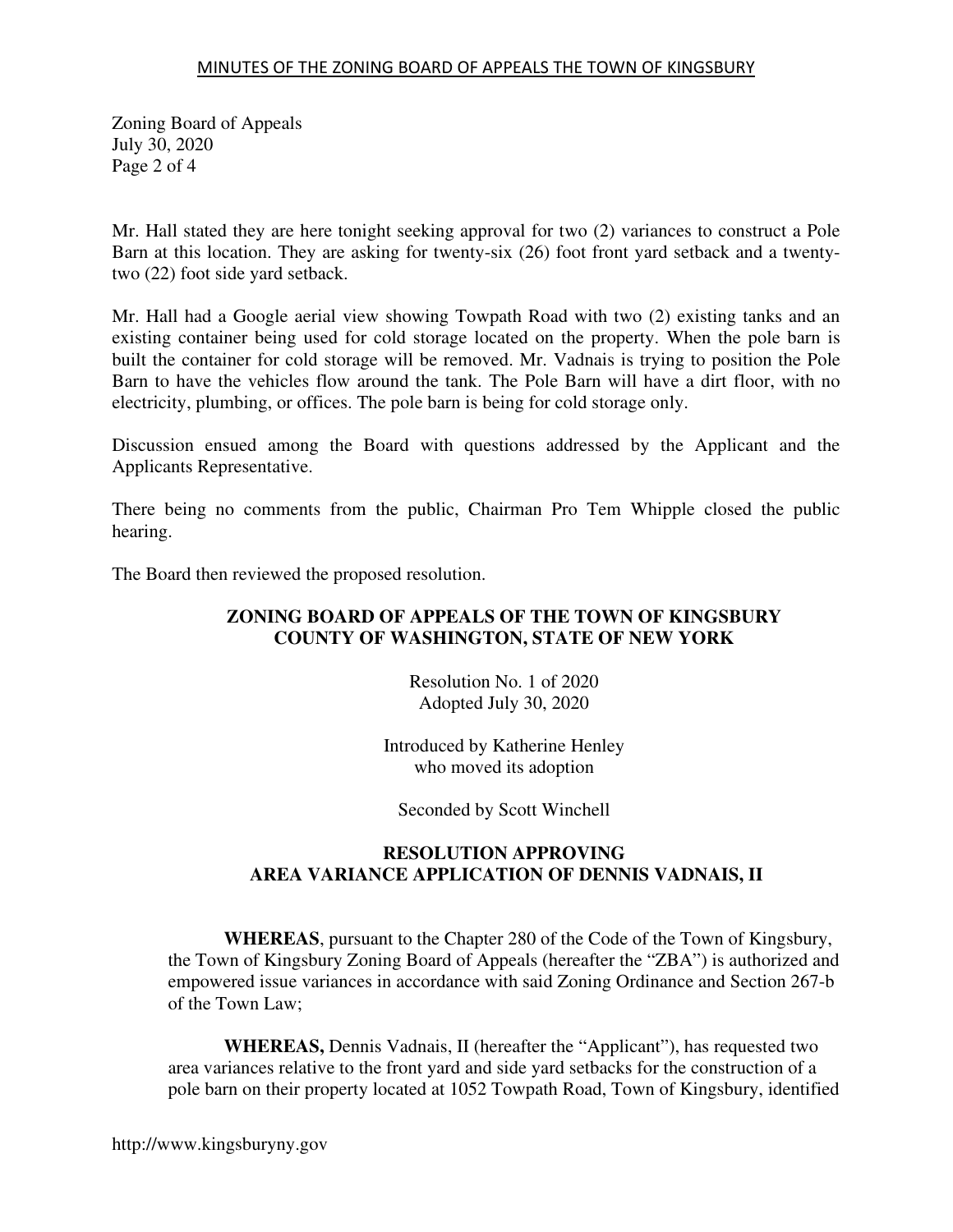### MINUTES OF THE ZONING BOARD OF APPEALS THE TOWN OF KINGSBURY

Zoning Board of Appeals July 30, 2020 Page 3 of 4

> as Tax Map Number 155.-1-11, with the Applicant proposing a twenty-six (26) foot front yard setback and a twenty-two (22) foot side yard setback; and

> **WHEREAS**, the Applicant's request requires two variances from the front yard and side setback requirements of the RF-5A Zone found in Section 280-20 G(2) of the Code of the Town of Kingsbury, whereby a minimum of fifty (50) feet is required for the front yard setback and the Applicant is requesting twenty four (24) of relief from the front yard setback requirement, and whereby a minimum of fifty (50) feet is required for the side yard setback and the Applicant is requesting twenty eight (28) of relief from the side yard setback requirement; and

**WHEREAS**, in accordance with the State Environmental Quality Review Act (hereafter "SEQRA"), the requested variance is a Type II action; and

**WHEREAS**, a public hearing was duly held on the requested variances at which time the Applicant and members of the public were entitled to comment on the requested variances; and

**WHEREAS**, the ZBA has reviewed the Application and supporting materials, and has taken into consideration the comments from the public, and has reviewed the criteria found in Town Law Section 267-b.

# **NOW THEREFORE BE IT RESOLVED**:

 Section 1. Considering the area variance requirements, in considering the benefit to the Applicant if the variance is granted, as weighed against the detriment to the health, safety and welfare of the neighborhood or community by such grant, while noting that the ZBA must grant the minimum variance that it shall deem necessary and adequate and at the same time preserve and protect the character of the neighborhood and the health, safety and welfare of the community, the ZBA hereby APPROVES the application and finds the following:

(a) Will an undesirable change be produced in the character of the neighborhood or will a detriment to nearby properties be created by the granting of the area variance?

No, based on the existing industrial use of the property and area the pole barn will not create an undesirable change.

(b) Can the benefit sought by the applicant be achieved by some method, feasible for the applicant to pursue, other than through an area variance?